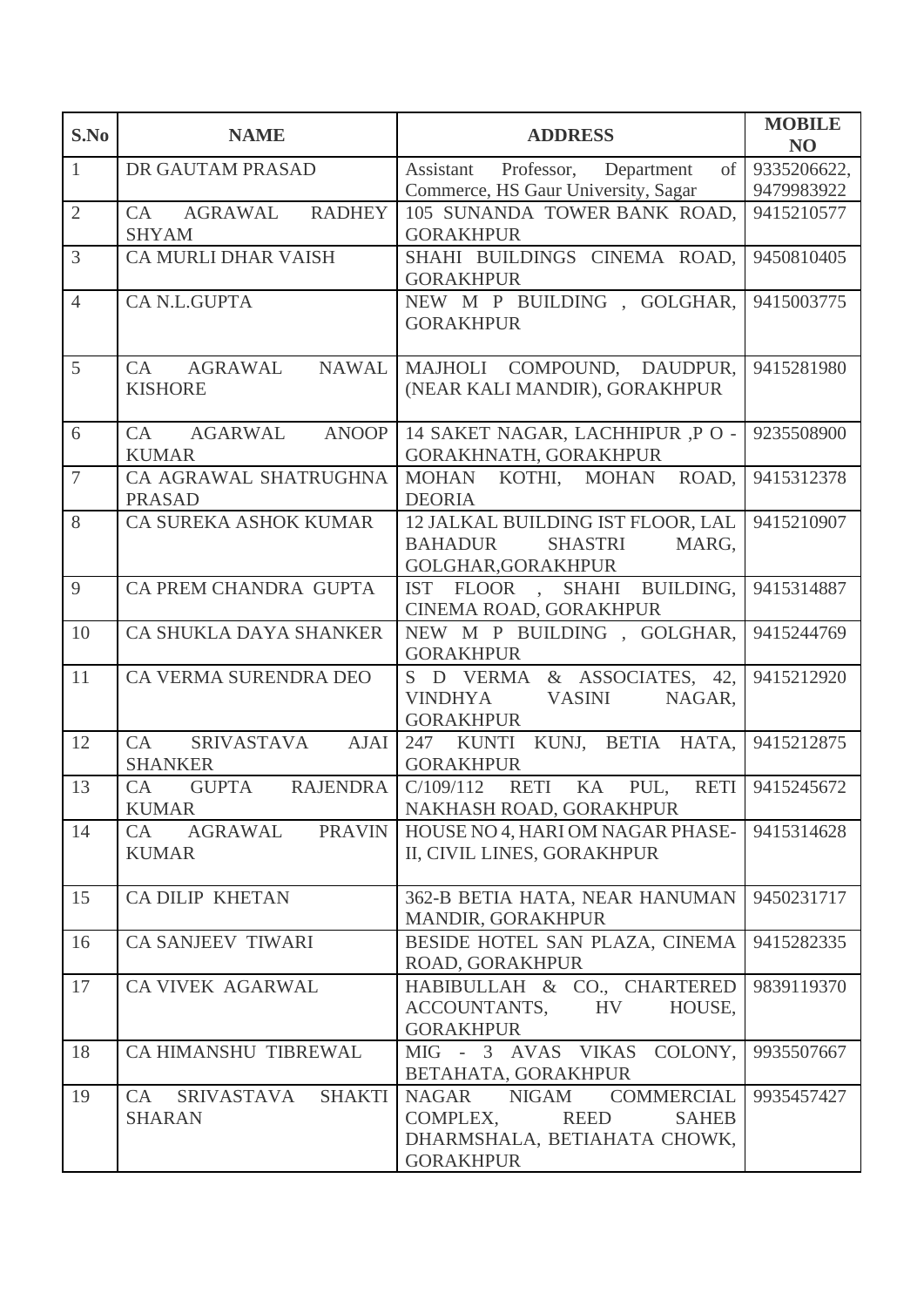| 20 | <b>CA GUPTA ABHISHEK</b>                             | 1ST FLOOR, T D M INTER COLLEGE 9935037599<br>CROSSING, ALLAHADADPUR,<br><b>GORAKHPUR</b>                  |            |
|----|------------------------------------------------------|-----------------------------------------------------------------------------------------------------------|------------|
| 21 | CA SINGH HARI NARAYAN                                | D-174, BUDDH VIHAR COMMERCIAL,<br>AJIT PLAZA, TARAMANDAL,<br><b>GORAKHPUR</b>                             | 9452457200 |
| 22 | CA ARUN KUMAR GUPTA                                  | 2ND FLOOR PILI KOTHI, BEHIND<br>MARUTI CENTRE, KALI MANDIR<br><b>GOLGHAR, GORAKHPUR</b>                   | 9935885985 |
| 23 | CA RAMDUTTA MISHRA                                   | WARD NO.7, KESHOPUR SAHJANWA,<br>NEAR TARA CHAND AGRAWAL,<br><b>GORAKHPUR</b>                             | 9415796824 |
| 24 | CA JUGUNOO PRASAD DUBEY                              | SHOP NO 5 FIRST FLOOR, G K TOWER,<br>ALLAHADAPUR, GORAKHPUR                                               | 9936258794 |
| 25 | CA L.B. AGRAHARI                                     | SHAHI BUILDINGS CINEMA ROAD,<br><b>GORAKHPUR</b>                                                          | 9415735393 |
| 26 | CA SHISHIR KUMAR DUBEY                               | SHOP NO 108 CHARUCHANDRAPURI<br>COLONY, NEAR DIG BANGLOW,<br>ABOVE GANDHI AUTOMOBILE,<br><b>GORAKHPUR</b> | 7499264357 |
| 27 | CA GUPTA SHYAM SUNDER                                | D-7 PREMA COMPLEX,, BANK ROAD,<br>VINDHYAVASINI NAGAR,<br><b>GORAKHPUR</b>                                | 8400800782 |
| 28 | CA A.K.KEDIA                                         | GANDHI PARK, 7 MALAO BHAWAN,<br><b>GORAKHPUR</b>                                                          | 9936106619 |
| 29 | <b>CA SANJAY VERMA</b>                               | 247 KUNTI KUNJ, BETIA HATA,<br><b>GORAKHPUR</b>                                                           | 9415210682 |
| 30 | <b>CA ANSHUMAN GUPTA</b>                             | SECTOR 'E', ALIGANJ,<br>$135 - B/2$<br><b>LUCKNOW</b>                                                     | 9956184567 |
| 31 | <b>CA ABHINANDAN PANDEY</b>                          | C/O SHRI DIGVIJAY NATH TRIPATHI,<br>WARD NO.09 SHASTRI NAGAR,<br>ANAND NAGAR                              | 8419064444 |
| 32 | CA ANIL KUMAR AGRAWAL                                | FLOOR<br>ABOVE BANK<br>2ND<br>OF<br>BARODA,<br>HANUMAN<br><b>MANDIR</b><br>CROSSING, BETIAHATA            | 9839506802 |
| 33 | <b>MR</b><br><b>VIKAS</b><br>AGARWAL<br><b>KUMAR</b> | 0219-A GOPI BHAWAN, FIRST FLOOR,<br><b>DILEZAKPUR</b>                                                     | 9415212014 |
| 34 | <b>NAVIN</b><br>CA<br>AGRAWAL<br><b>KUMAR</b>        | SHOP NO.3, 2ND FLOOR, CROSS ROAD<br>, THE MALL, A.D.TIRAHA, BANK<br><b>ROAD</b>                           | 9415281941 |
| 35 | <b>VIVEK</b><br>CA<br>TRIPATHI<br><b>KAUSHAL</b>     | PANCHWATI APARTMENT,<br><b>NEAR</b><br>CANTT POLICE STATION                                               | 9839359779 |
| 36 | <b>CA DUBEY AKHILESHWAR</b>                          | 905-E, NEAR MAHENDRA<br>GAS<br>GODOWN, MOHADDIPUR                                                         | 9838860801 |
| 37 | CA URMILA TRIPATHI                                   | AJAI SHANKER AND CO CHARTERED<br>ACCOUNTANTS, 247 KUNTI KUNJ<br><b>BETIAHATA</b>                          | 8604111938 |